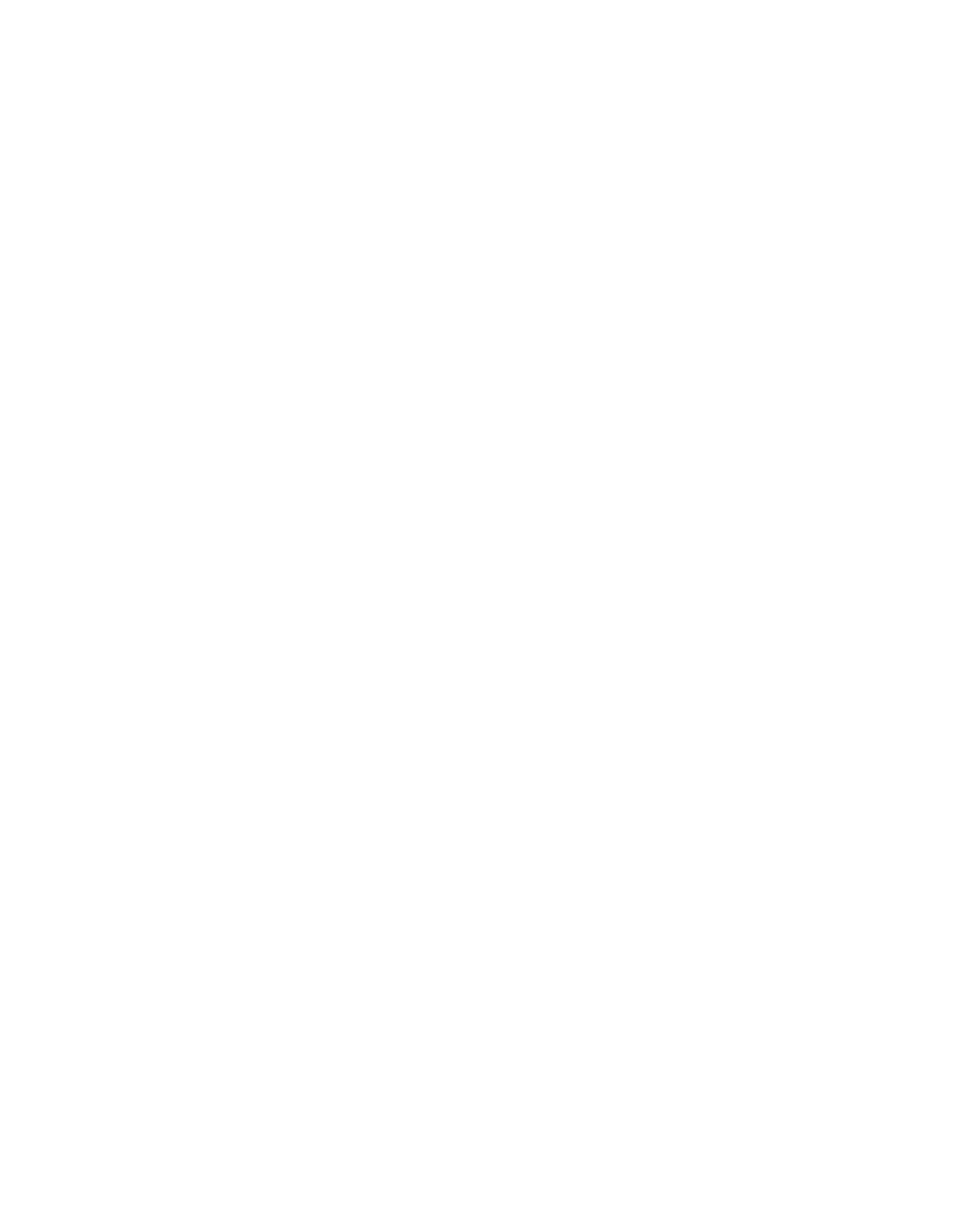

Performance you rely on.<sup>™</sup>



# **EPA EMISSION CONTROL WARRANTY STATEMENT**

## **YOUR WARRANTY RIGHTS AND OBLIGATIONS**

Motorenfabrik Hatz GmbH & Co. KG warrants the emission control system on your engine for the periods of time listed below provided there has been no abuse, neglect or improper maintenance of your engine.

Your emission control system includes:

- Fuel injection pump
- Injection nozzle
- Bimetallic strip
- Crankcase breather valve assembly
- Air cleaner housing
- Oil filler cap

• Intake and exhaust gaskets at head interfaces

• Emission Control Information Labels

Where a warrantable condition exists, Motorenfabrik Hatz will repair your engine at no cost to you including diagnosis, parts and labor.

## **MANUFACTURERS WARRANTY COVERAGE**

The Model Year 2017 EPA certified nonroad compression ignition engines are warranted for 1500 hours of operation or two years of use, whichever first occurs.

If any emission related part on your engine is defective, the part will be repaired or replaced by Motorenfabrik Hatz.

## **OWNERS WARRANTY RESPONSIBILITIES**

• As the engine owner, you are responsible for the performance of the required maintenance listed in your owner's manual. Motorenfabrik Hatz recommends that you retain all receipts covering maintenance on your engine, but Motorenfabrik Hatz cannot deny warranty solely for the lack of receipts or for your failure to ensure the performance of all scheduled maintenance.

• As the engine owner, you should be aware, however, that Motorenfabrik Hatz may deny you warranty coverage if your engine or a part has failed due to abuse, neglect, improper maintenance or unapproved modifications.

• You are responsible for presenting your engine to a Motorenfabrik Hatz authorized service center as soon as a problem exists. The warranty repairs should be completed in a reasonable amount of time, not to exceed 30 days.

If you have any questions regarding your warranty rights and responsibilities, you should contact HATZ DIESEL OF AMERICA, Inc. at (262) 544-0254.

## **HATZ DIESEL SUPPLEMENTAL WARRANTY FOR MODEL YEAR 2017 EPA CERTIFIED ENGINES**

## **PARTS WITH SUPPLEMENTAL LIMITED WARRANTY**

The following limited warranty is supplemental to the standard HATZ DIESEL LIMITED ENGINE WARRANTY and covers Model Year 2017 EPA certified engines and applies to the following exhaust emissionrelated components: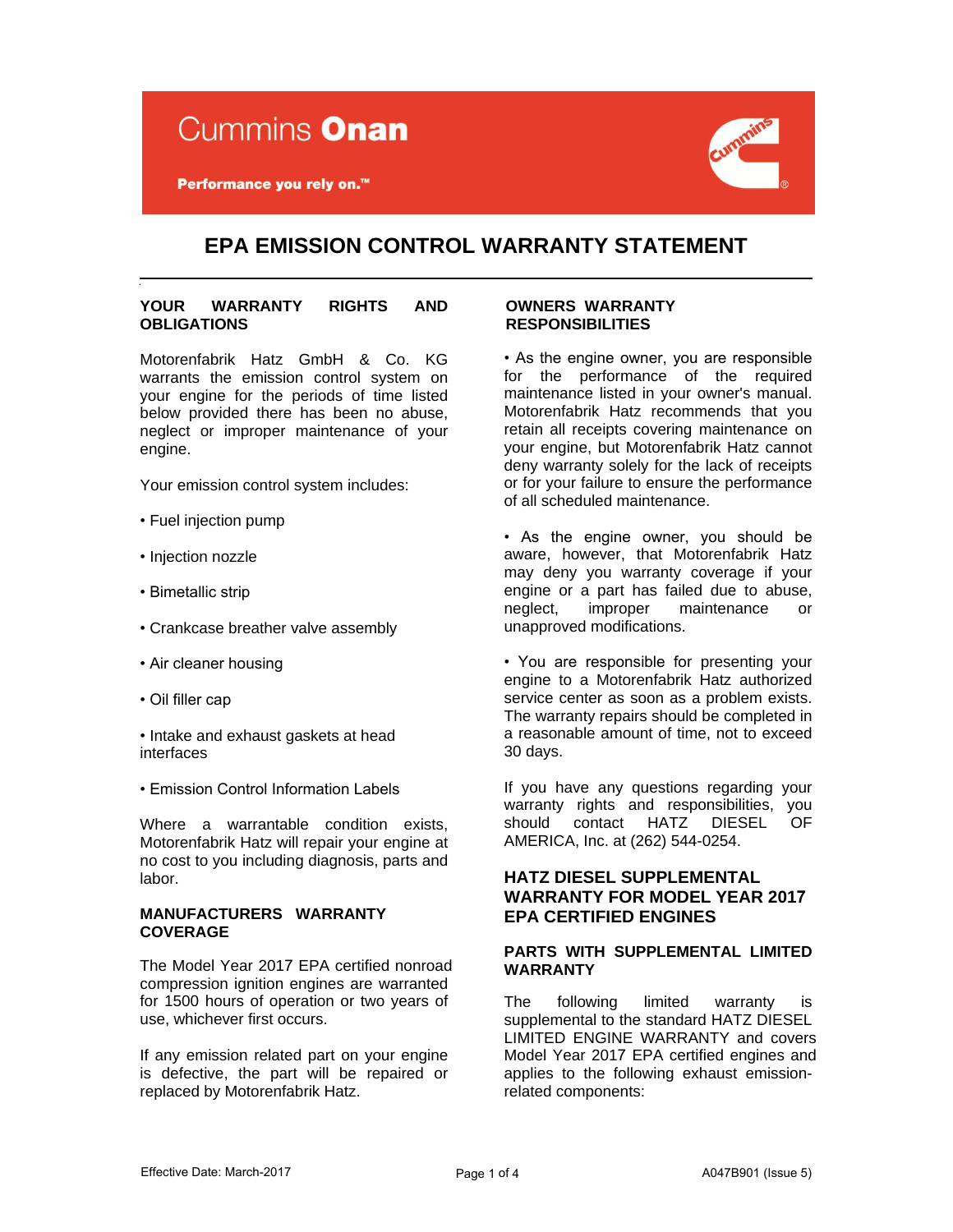- Fuel injection pump
- Injection nozzle
- Bimetallic strip
- Crankcase breather valve assembly
- Air cleaner housing
- Oil filler cap

• Intake and exhaust gaskets at head interfaces

• Emission Control Information Labels

## **SUPPLEMENTAL LIMITED WARRANTY**

Hatz Diesel of America, Inc. hereinafter referred to as "HATZ" warrants each of the above-listed parts when installed in a new engine sold by Hatz to be free from defects in material and workmanship under normal use and service, only under the named warranty coverage conditions, after the date of delivery to the original retail purchaser and Hatz will at their option, repair or replace at Hatz's sales headquaters, or at a point designated by Hatz, any part or parts which shall appear to the satisfaction of Hatz upon inspection at such point, to have been defective in material or workmanship.

• Any warranted part which is scheduled for replacement as required maintenance is warranted for the period of time up to the first scheduled replacement point for that part.

• Any replacement part which is equivalent in performance and durability may be used in non-warranty maintenance or repairs and will not reduce the overall engine warranty obligations of Hatz. However, Hatz is not responsible for failure of such replacement parts or failure of any other parts directly caused by failure of such replacement parts.

• This warranty does not obligate Hatz to bear any transportation charges in connection with the repair or replacement of<br>defective parts. This warranty is defective parts. This warranty is transferrable to subsequent owners, only under the named warranty coverage conditions.

• In order to obtain service under this warranty, the retail purchaser should contact Hatz Diesel of America, Inc. at (262) 544- 0254 for information and the nearest service center. The retail purchaser will not be charged for diagnostic labor which leads to the determination that a warranted part is defective, nor for the repair or replacement of warranted parts if the work is performed at an authorized Hatz service center. If other engine components are damaged due to a failure of the above-listed warranted parts still under warranty, these other engine components will also be repaired or replaced at no charge.

• This warranty shall not apply to any engine which shall have been installed or operated in a manner not recommended by Hatz, nor to any engine which shall have been repaired, altered, neglected, or used in any way which, in the opinion of Hatz, adversely affects its performance, nor to any engine in which parts not authorized by Hatz have been used, which parts or the use of which have damaged or caused defects in or otherwise adversely affected the engine or its performance, nor to normal maintenance service or replacement of normal service items.

Hatz reserves the right to modify, alter, and improve any engine or parts without incurring any obligation to replace any engine or parts previously sold with such modified, altered, or improved engine or parts.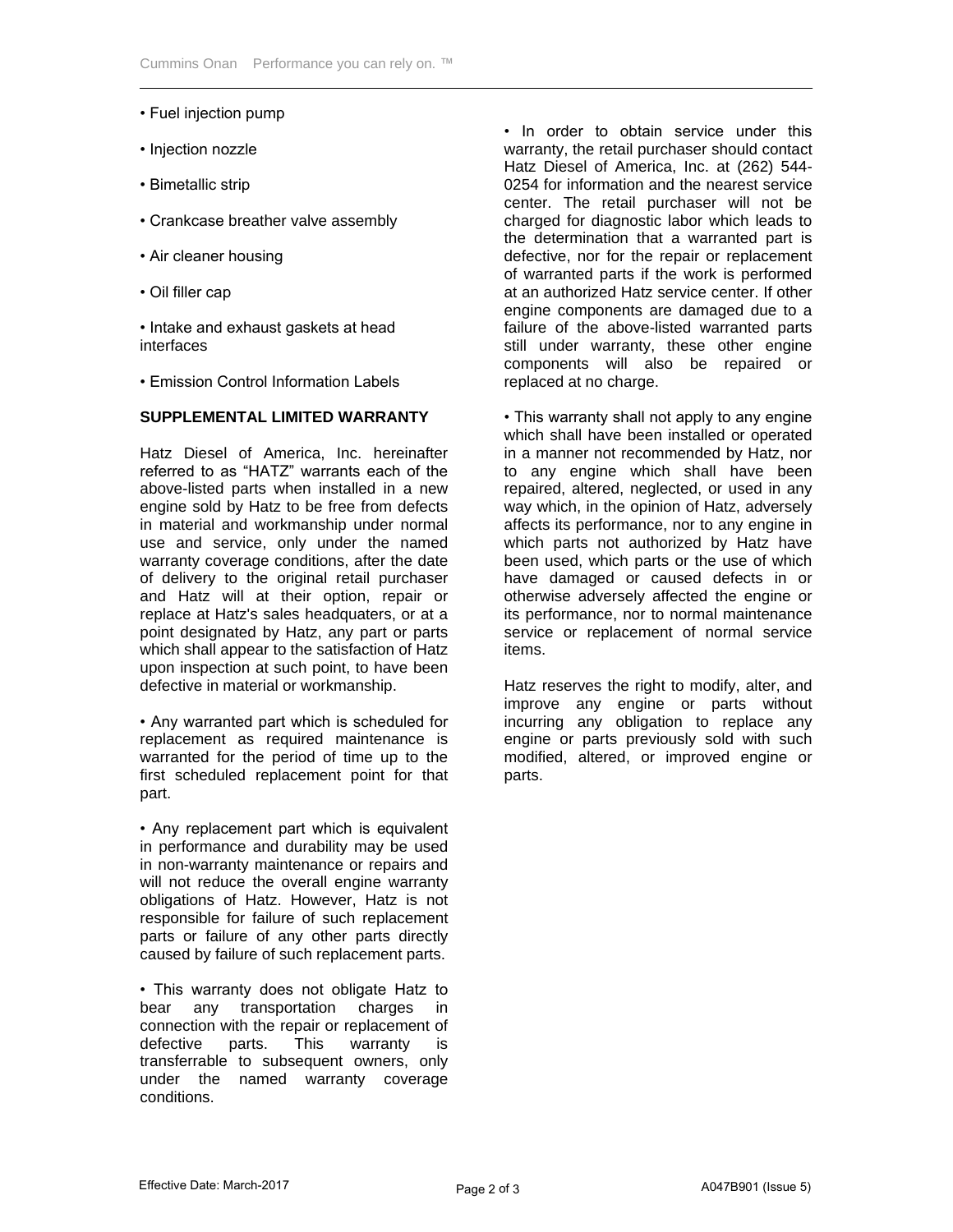

Performance you rely on.<sup>™</sup>



## **CALIFORNIA EMISSION CONTROL WARRANTY STATEMENT**

## **YOUR WARRANTY RIGHTS AND OBLIGATIONS**

The **California Air Resources Board** and Motorenfabrik Hatz GmbH & Co. KG are pleased to explain the **emission control system warranty** on your **Model Year 2017**  engine. In California, new heavy-duty offroad engines must be designed, built, and equipped to meet the State's stringent antismog standards. The Motorenfabrik Hatz GmbH & Co. KG must warrant the emission control system on your engine for the periods of time listed below provided there has been no abuse, neglect or improper maintenance of your engine.

Your emission control system may include parts such as the fuel-injection system and the air induction system. Also included may be hoses, belts, connectors and other emission-related assemblies.

Where a warrantable condition exists, the Motorenfabrik Hatz GmbH & Co. KG will repair your heavy-duty off-road engine at no cost to you including diagnosis, parts, and labor.

## **MANUFACTURERS WARRANTY COVERAGE**

The Model Year 2017 heavy-duty off-road engines are warranted for **1500 hours of operation or two years of use, whichever first occurs.** 

If any emission-related part on your engine is defective, the part will be repaired or replaced by Motorenfabrik Hatz GmbH & Co. KG.

## **OWNERS WARRANTY RESPONSIBILITIES**

• As the heavy-duty off-road engine owner, you are responsible for the performance of the **required maintenance listed in your owner's manual**.

Motorenfabrik Hatz GmbH & Co. KG recommends that you retain all receipts covering maintenance on your heavy-duty off-road engine, but Motorenfabrik Hatz GmbH & Co. KG cannot deny warranty solely for the lack of receipts or for your failure to ensure the performance of all scheduled maintenance.

• As the heavy-duty off-road engine owner, you should however be aware that Motorenfabrik Hatz GmbH & Co. KG may deny you warranty coverage if your heavyduty off-road engine or a part has failed due to abuse, neglect, improper maintenance or unapproved modifications.

• Your engine is designed to operate on low sulfur diesel fuel or ultra-low sulfur diesel fuel only. Use of any other fuel may result in your engine no longer operating in compliance with California's emissions requirements.

• You are responsible for initiating the warranty process. The ARB suggests that you present your heavy-duty off-road engine to a Motorenfabrik Hatz authorised dealer as soon as a problem exists. The warranty repairs should be completed by the dealer as expeditiously as possible.

If you have any questions regarding your warranty rights and responsibilities, you should contact Hatz Diesel of America, Inc. at **(262)-544-0254**.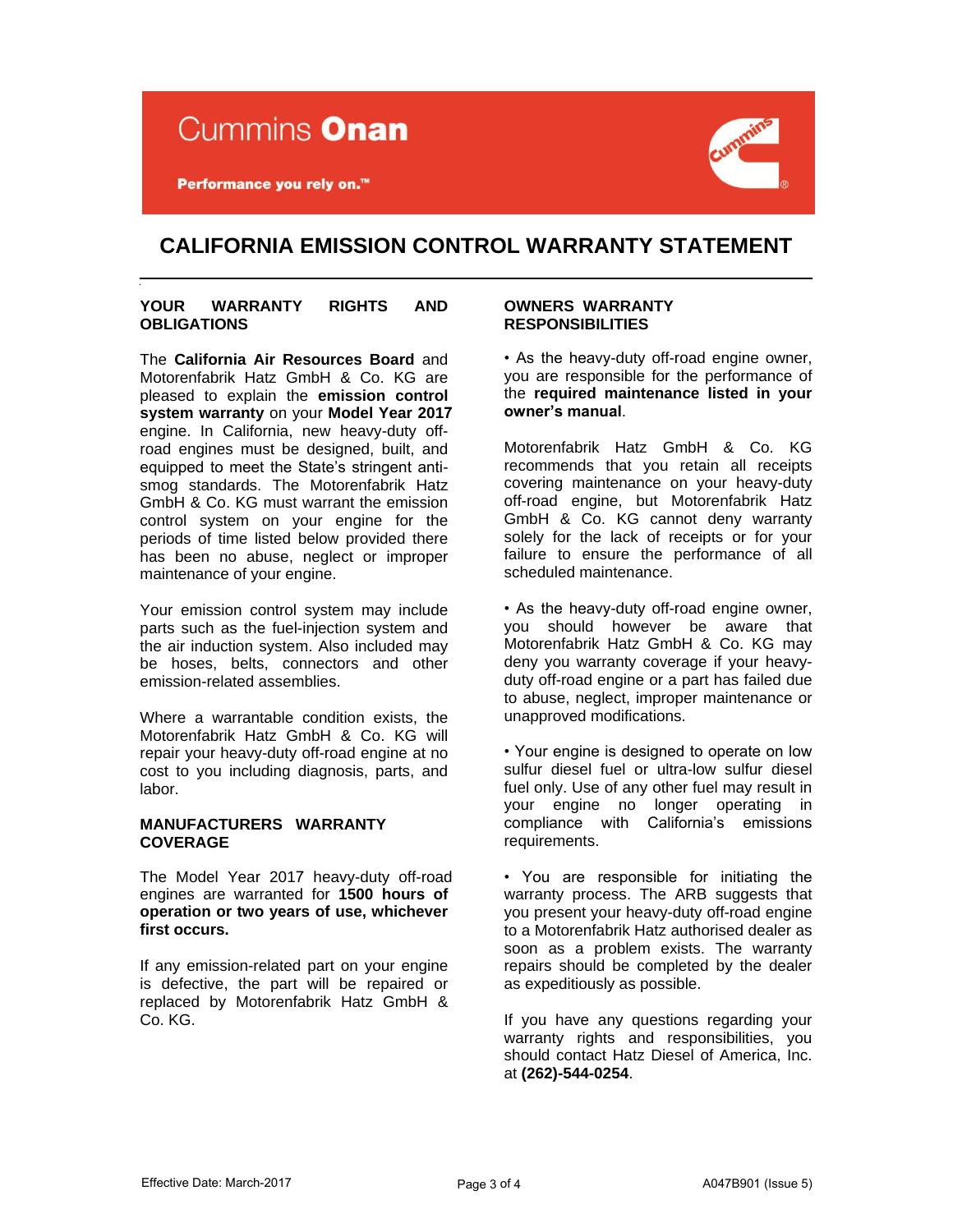## **HATZ DIESEL SUPPLEMENTAL WARRANTY FOR MODEL YEAR 2017 CALIFORNIA CERTIFIED OFF-ROAD COMPRESSION-IGNITION ENGINES**

## **PARTS WITH SUPPLEMENTAL LIMITED WARRANTY**

The following limited warranty is supplemental to the standard HATZ DIESEL LIMITED ENGINE WARRANTY and covers Model Year 2017 California certified off-road compression-ignition engines and applies to the following exhaust emission-related components:

- Fuel injector
- Fuel injection pump
- Bimetalic Strip
- Intake manifold
- Exhaust manifold
- Crankcase breather valve
- Oil filler Cap
- Intake and exhaust gaskets at head interfaces
- Emission Control Information Labels

## **SUPPLEMENTAL LIMITED WARRANTY**

• Hatz Diesel of America, Inc. hereinafter referred to as "HATZ" warrants each of the above-listed parts when installed in a new engine sold by Hatz to be free from defects in material and workmanship under normal use and service, for a period of twenty-four (24) months after the date of delivery to the original retail purchaser and Hatz will at their option, repair or replace at Hatz's sales headquaters, or at a point designated by Hatz, any part or parts which shall appear to the satisfaction of Hatz upon inspection at such point, to have been defective in material or workmanship.

• Any warranted part which is scheduled for replacement as required maintenance is warranted for the period of time up to the first scheduled replacement point for that part.

• Any replacement part which is equivalent in performance and durability may be used in non-warranty maintenance or repairs and will not reduce the overall engine warranty obligations of Hatz. However, Hatz is not responsible for failure of such replacement parts or failure of any other parts directly caused by failure of such replacement parts.

• This warranty does not obligate Hatz to bear any transportation charges in connection with the repair or replacement of defective parts. This warranty is transferrable to subsequent owners within the original twenty-four (24) months time period.

• In order to obtain service under this warranty, the retail purchaser should contact Hatz Diesel of America, Inc. at (262) 544- 0254 for information and the nearest service center. The retail purchaser will not be charged for diagnostic labor which leads to the determination that a warranted part is defective, nor for the repair or replacement of warranted parts if the work is performed at an authorized Hatz service center. If other engine components are damaged due to a failure of the above-listed warranted parts still under warranty, these other engine components will also be repaired or replaced at no charge.

• This warranty shall not apply to any engine which shall have been installed or operated in a manner not recommended by Hatz, nor to any engine which shall have been repaired, altered, neglected, or used in any way which, in the opinion of Hatz, adversely affects its performance, nor to any engine in which parts not authorized by Hatz have been used, which parts or the use of which have damaged or caused defects in or otherwise adversely affected the engine or its performance, nor to normal maintenance service or replacement of normal service items.

Hatz reserves the right to modify, alter, and improve any engine or parts without incurring any obligation to replace any engine or parts previously sold with such modified, altered, or improved engine or parts.